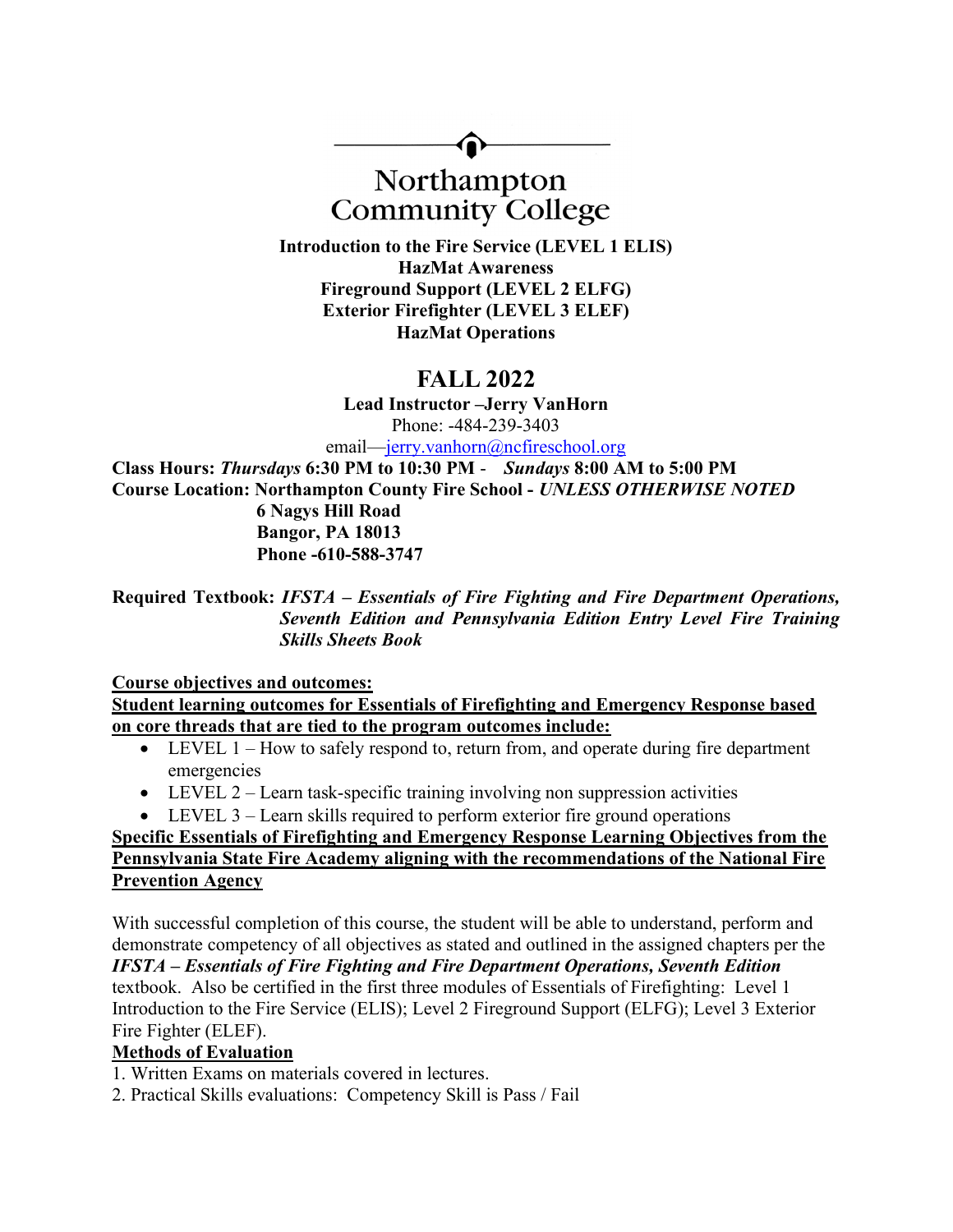#### 3. Comprehensive Final Exam. Retests for just cause or failure will not exceed 2 tries

Passing grade is 70% for written exams and demonstration of competency by adequate performance of skill sets, per PA State Fire Academy Entry Level Fire Training Skills Sheets. Student is required to successfully pass the written and practical assessments.

Grades will be earned on total point basis with a percentage breakdown as follows:

| $94 - 100 = A$  | $83 - 86 = B$   | $73 - 76 = C$            |
|-----------------|-----------------|--------------------------|
| $90 - 93 = A$   | $80 - 82 = B$   | $70 - 72 = C$            |
| $87 - 89 = B +$ | $77 - 79 = C +$ | $69 \& \text{Below} = F$ |

# ALL SKILL SETS ARE PASS / FAIL

\* All examinations and practical skill sets will be in correlation with the Pennsylvania State Fire Academy curriculum

## Attendance requirements:

Maximum amount of time that can be missed will be 10% of each individual Level. The student is responsible to complete all reading and study guide assignments regardless of absence.

## STUDENT QUALIFICATIONS AND STUDENT SUPPLIED MATERIALS

- 1. (a) The student must be <u>fourteen  $(14)$  years of age</u> prior to the first day of the class for Hazmat Awareness and Levels 1through 3.
	- (b) The student must be sixteen (16) years of age prior to the first day of the class for Hazmat Operations.
- 2. The student must show that he/she is insured against accidental injury.
- 3. The student is responsible to provide his/her own personal protective clothes and equipment.

The following minimum gear is required:

- a. Helmet, fire type (or equivalent) with full impact suspension and liner.
- b. Coat, fire type, with all liners in place.
- c. Pants, fire type, with all liners in place.
- d. Boots, fire type, rubber or leather. Boots must have steel toes and steel insole.
- e. Eye protection, full goggles or wraparound safety glasses are required. Helmet shields alone are not acceptable as eye protection.
- f. Fire type gloves of leather or Kevlar construction.
- g. Hearing protection, either earplugs or full coverage ear protectors.
- h. Notebook and writing implement for both the classroom and the field portions of the course.
- i. NFPA Compliant self-contained breathing apparatus (SCBA) for Level 2, Level 3 and HazMat Ops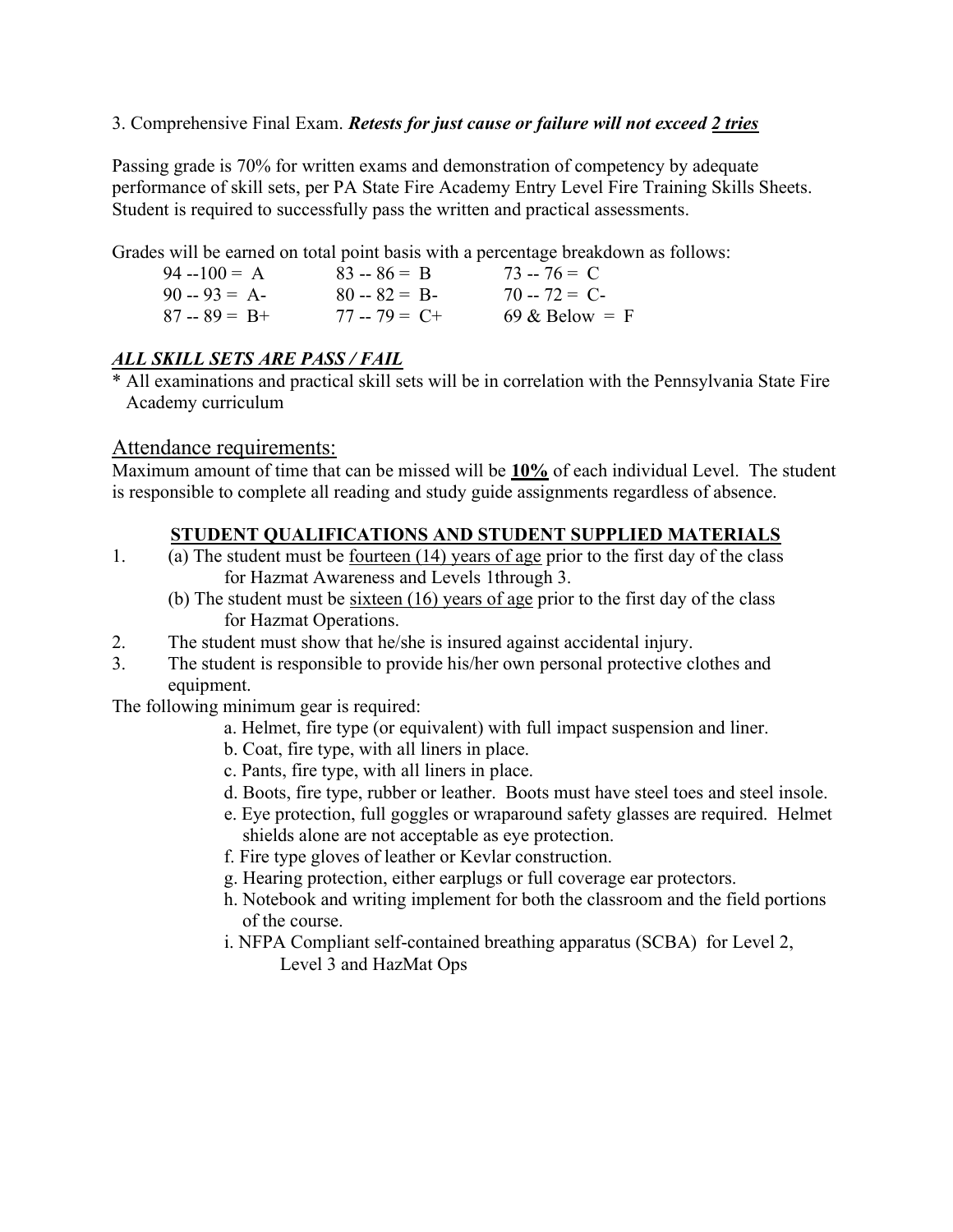# NOTE: ALL WEEKDAY CLASSES ARE FROM 1830 HOURS TO 2230 HOURS ALL WEEKEND CLASSES ARE FROM 0800 HOURS TO 1700 HOURS

| Date & Time           | <b>Course &amp; Topics</b>                                                                                                                                                                                                                                                                       |
|-----------------------|--------------------------------------------------------------------------------------------------------------------------------------------------------------------------------------------------------------------------------------------------------------------------------------------------|
| <b>ELIS-MOD1</b>      | <b>PREREQUISITE - None</b>                                                                                                                                                                                                                                                                       |
| Thursday<br>7/28/2022 | PPE (Ch 5) / FF Safety / Work Area (Ch 1) / Tool ID (Ch 9)                                                                                                                                                                                                                                       |
| Sunday<br>7/31/2022   | Tool ID (Ch 9) (continued) / Orientation & Fire Service History (Ch 1) /<br>Communications Ch 2) / Skill Communications                                                                                                                                                                          |
|                       | Skills - PPE Inspection & Donning / Skills Tool ID / Skill Apparatus<br>Mount & Dismount / Skill Establish Work Area                                                                                                                                                                             |
| Thursday<br>8/4/2022  | <b>Written Test (25 Questions)</b>                                                                                                                                                                                                                                                               |
| 16 Hours              |                                                                                                                                                                                                                                                                                                  |
| Sunday<br>8/7/2022    | <b>HAZMAT AWARENESS</b><br>8am-12:00pm                                                                                                                                                                                                                                                           |
| <b>ELFG-MOD2</b>      | <b>PREREQUISITES - ELIS and HAZMAT AWARENESS</b>                                                                                                                                                                                                                                                 |
| Sunday<br>8/14/2022   | Water Supply (Ch 13) / SCBA (Ch 5) / Fire Hose (Ch 12)                                                                                                                                                                                                                                           |
|                       | Rope & Knots (Ch 7)                                                                                                                                                                                                                                                                              |
| Thursday<br>8/18/2022 | Scene Lighting (Ch 1) / Building Construction (Ch 3)                                                                                                                                                                                                                                             |
| Sunday<br>8/21/2022   | Skills Hose Rolls (Straight, Donut, Twin donut, Self-Locking Twin Donut)<br><b>Skill Inspection &amp; Cleaning Hose / Skills Hose Loads Accordion (reverse)</b><br>Flat Load (forward) / Skills Hose Lays Minuteman, Flat, Triple layer /<br><b>Skills</b> Water Supply (Hydrant LDH & Drafting) |
| Thursday<br>8/25/2022 | <b>Skill Cascade / Skills SCBA Inspection, Cylinder Replacement, Cylinder</b><br>Refill                                                                                                                                                                                                          |
| Sunday<br>8/28/2022   | <b>Skills</b> Ropes & Knots (inspection, tying & hoisting) / Skill Scene Lighting                                                                                                                                                                                                                |
|                       | <b>Written Test (50 Questions)</b>                                                                                                                                                                                                                                                               |
| 32 Hours              |                                                                                                                                                                                                                                                                                                  |
|                       |                                                                                                                                                                                                                                                                                                  |
| <b>ELEF-MOD3</b>      | PREREQUISITES - ELFG, ICS 100b and IC 700a                                                                                                                                                                                                                                                       |
| Thursday<br>9/8/2022  | SCBA (Ch 5) / Fire Dynamics (Ch 4)                                                                                                                                                                                                                                                               |
| Sunday<br>9/11/2022   | Extinguishers Ch 6) / Forcible Entry (Ch 9) / Fire Streams Ch 13) /<br>Ladders (Ch 8)                                                                                                                                                                                                            |
| Thursday<br>9/15/2022 | <b>Skills SCBA Donning</b>                                                                                                                                                                                                                                                                       |
| Sunday<br>9/18/2022   | <b>Skill</b> Extinguishers (choose proper Extinguisher) / <b>Skills</b> Fire Streams /<br>Ladders (demonstrations) / Skill Advance $1\frac{3}{4}$ charged line up a ladder and<br>operate / Skill Advance 1 3/4 dry line up a ladder charge and operate                                          |